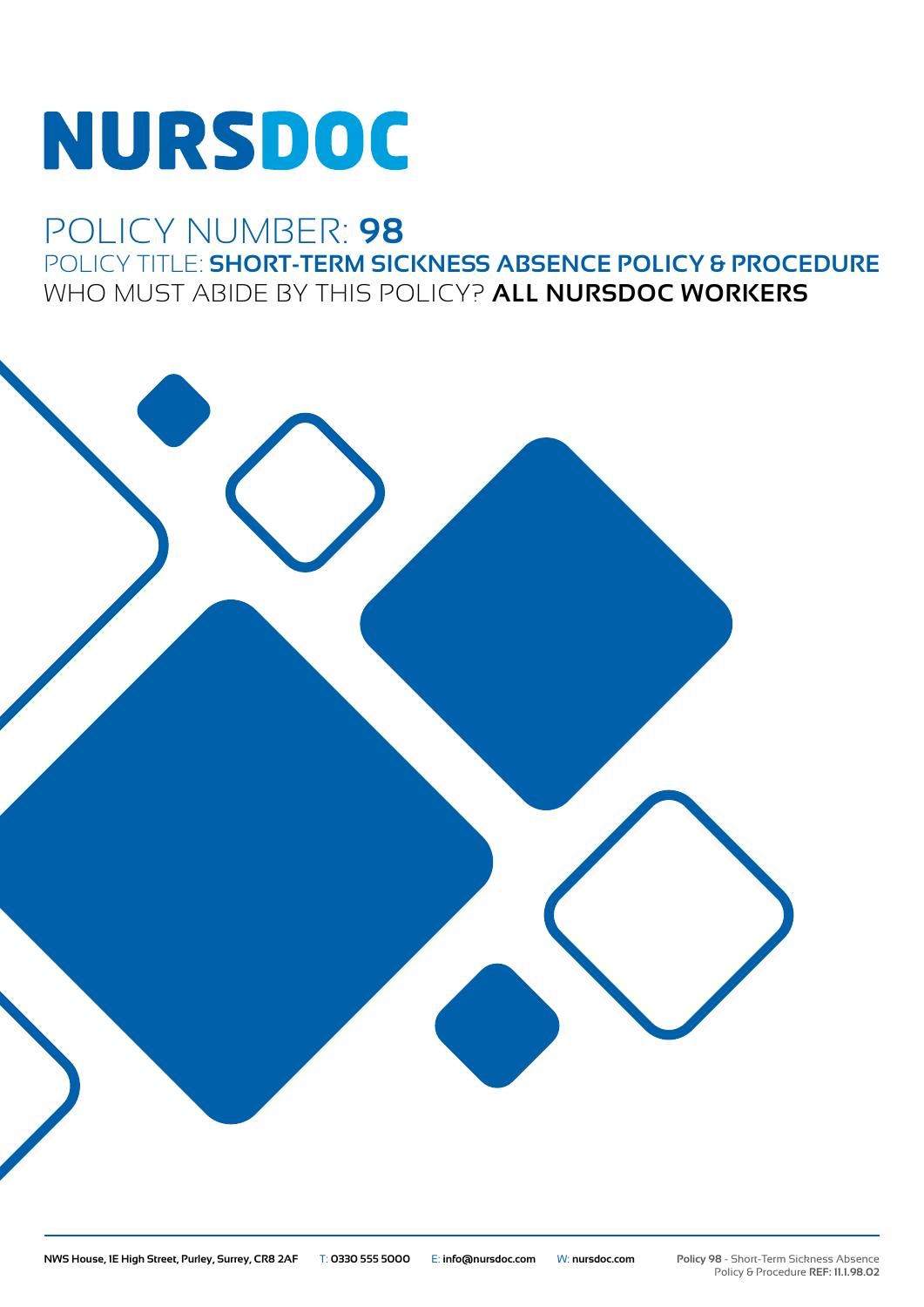### SHORT-TERM SICKNESS ABSENCE POLICY & PROCEDURE

#### **PURPOSE**

This policy and the associated procedure are designed to clarify and provide guidance on managing short-term sickness absence. The policy will describe the standards, laws and guidelines whilst the procedure will describe the tasks and actions required. A summary of areas covered by this policy is detailed below:

- General Principles of the Policy and Procedure
- Sick Pay
- Absence Management
- Accidents at Work
- Sickness Absence Management Procedure

Should you have any questions in relation to this document please speak to your Line Manager.

#### **GENERAL PRINCIPLES**

The Company aims to encourage all employees to maximise their attendance at work while recognising that employees will, from time to time, be unable to come to work for various reasons.

It is the Company's approach that:

- Employees who may be absent from work from time to time will be supported; however, the Company needs to strike a reasonable balance between the pursuit of its business needs and the genuine needs of employees to take occasional periods of time off.
- Short-term absence has a detrimental effect on the running of the business and team dynamics and managers are expected to address absence concerns in a timely manner.
- Employees with underlying or on-going conditions will have any associated absence treated fairly and consistently taking into account individual circumstances.
- Where an employee's attendance at work is a cause for concern this may be addressed utilising appropriate procedures including the Short-Term Sickness Absence Policy and Procedure and the Long-Term Ill-Health Capability Policy and Procedure, as appropriate to the circumstances, in a fair and consistent manner.
- The Company will fulfil its legal obligations when dealing with absence.

The objective of both the Short-Term Sickness Absence Policy and Procedure (and the Long-Term Ill-Health Capability Policy and Procedure) is to achieve fairness and consistency, and to allow all employees to understand what constitutes acceptable and unacceptable levels of absence. When deciding upon formal steps under either policy or procedure, the Company will consider the history of attendance as managed in accordance with either policy.

#### **SICK PAY**

The Company aims to provide support to employees who are legitimately unable to work due to illness or injury. Sickness payments will be made according to the provisions of the Statutory Sick Pay Scheme **(SSP)** detailed below. Payments made in excess of SSP, known as Company Sick Pay, will be made at the Company's discretion unless detailed otherwise in the employee's contract of employment.

Any payment of Company Sick Pay will be inclusive of any SSP entitlement.

To qualify for SSP the following conditions must be complied with:

- An employee who is absent from work for up to 7 days (including weekends and statutory public holidays) must fill in a selfcertification form and return it to their Line Manager on their return to work stating clearly the reasons for absence.
- An employee who is absent from work for more than 7 days (including weekends and statutory holidays) must provide a medical certificate by the 8th day of sickness or injury.
- For continued periods of sickness or injury, medical certificates should be provided to cover the entire period of absence SSP is only payable from the 4th day of absence (i.e. employees will not normally receive it for periods of absence of 3 days or less).

#### **ABSENCE MANAGEMENT**

Unauthorised absence or lateness will be dealt with under the Disciplinary Procedure. Failure to contact the Company regarding an absence will result in the absence being unauthorised and therefore disciplinary action may be taken. Any spell of unauthorised absence will not be paid.

Employees are expected to return to fitness and work as soon as possible. The Company would not expect anyone absent from work due to sickness or injury to:

- Participate in sports, hobbies or social activities at odds with the alleged illness or injury or which could aggravate it and delay recovery.
- Undertake any other employment paid, or unpaid, or voluntary work at odds with the alleged illness or injury or which could aggravate it and delay recovery.

Frequent spells of short-term absence will be dealt with in accordance with the Short-Term Sickness Absence Policy and Procedure. Pregnancy-related absences will be excluded from the Sickness Absence Procedure. Where an employee is absent as a result of an underlying health issue that could amount to a disability under the Equality Act 2010, the employee should be referred to OH or their GP for further advice. Where the absence(s) are wholly or partly for a disability-related reason, the trigger points referred to in the Sickness Absence Management Procedure may need to be modified to take account of the employee's disability in accordance with the Company's obligation to consider reasonable adjustments.

#### **ACCIDENTS – CLAIMS AGAINST THIRD PARTIES**

If the employee's absence is due to any injury where a claim against a third party is justified, the Company may recover from the employee Company Sick Pay received up to the amount that is recovered from the third party for loss of earnings.

#### **ABSENCE REPORTING**

The following are the general principles for the reporting of all absence spells:

- It is an employee's responsibility to inform their Line Manager of any planned or unplanned absence at the earliest opportunity.
- Unplanned absence should be reported by employees as early as possible and no later than their scheduled start time on the first day of the absence.
- Employees should not leave messages reporting absence with anyone other than their Line Manager unless express permission to do so has been granted by their Line Manager, or if they are genuinely unable to get hold of their Line Manager (employees should try more than once if they are initially unable to contact the Line Manager or contact another Manager within the Company).
- Notification made by text message or email is not an acceptable way of notifying the Company of absence.
- Only in those cases where an employee is physically unable to telephone personally can someone else notify the Company on their behalf. This must be done on a daily basis unless instructed differently by their Line Manager.
- It is an employee's responsibility during any period of absence to keep the Company informed as to progress and specifically the likely return to work date.
- An employee who fails to notify the Company of an absence within the time-scales outlined may lose their entitlement to sick pay.
- Failure to comply with the procedure may be regarded as misconduct and the employee may be subject to disciplinary action in line with the Disciplinary Policy.
- An employee who is absent from work for up to 7 days (including weekends and statutory public holidays) must fill in a selfcertification form and return it to their Line Manager on their return to work stating clearly the reasons for absence.
- An employee who is absent from work for more than 7 days (including weekends and statutory holidays) must provide a medical certificate (statement of fitness for work) by the 8th day of sickness or injury. For continued periods of sickness or injury, medical certificates should be provided to cover the entire period of absence.

#### **RETURN TO WORK INTERVIEW**

An employee's Line Manager will arrange for a return to work interview on an employee's return from any period of absence. The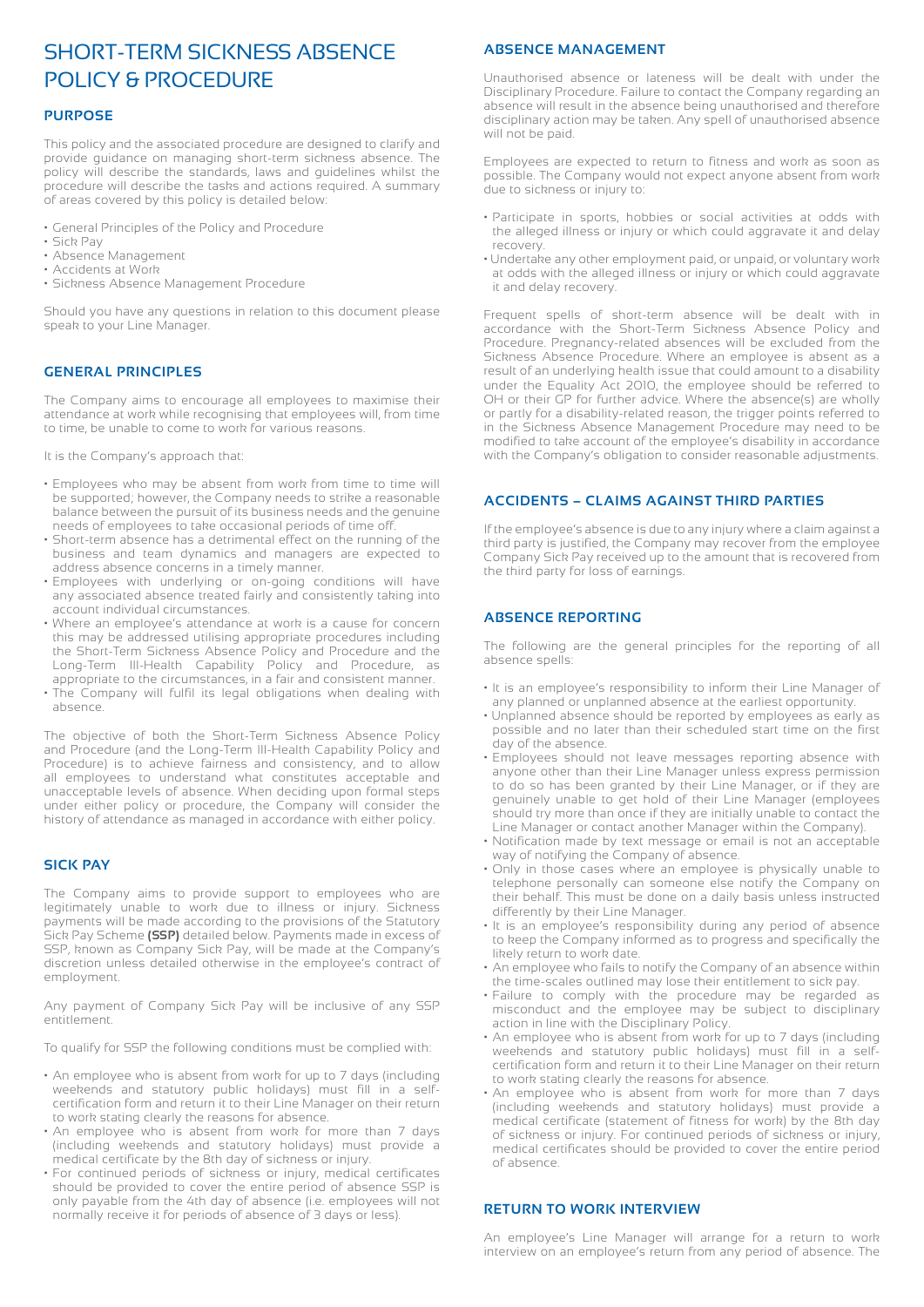reasons for absence will be discussed and the implications of future absences outlined if appropriate. Employees are expected to comply with a request from management to attend such an interview.

#### **THE PROCEDURE**

Trigger levels are set by the Company to assist in the management of sickness absence to ensure consistent application of the policy and as a clear standard to all employees.

The trigger point for initiating the Formal Sickness Absence Management Procedure, or the next stage in the Procedure, is 3 spells of short-term absence in a rolling 12 month period.

The Formal Sickness Absence Management Procedure consists of 3 stages:

- First Formal Absence Review Meeting
- Second Formal Absence Review Meeting
- Final Formal Absence Review Meeting

#### **FIRST FORMAL ABSENCE REVIEW MEETING**

Once an employee reaches the trigger point, the Line Manager will invite the employee, in writing, to a First Formal Absence Review Meeting and include relevant documents such as the employee's absence history, GP/OH report(s) where applicable, and other correspondence relating to their absence.

The written invitation to the First Formal Absence Review Meeting should give the employee at least 48 hours' notice of the meeting. The letter should advise the employee who will be present and that the employee can be accompanied by a fellow worker or trade union official. The letter should explain to the employee that the purpose of the meeting is to review the employee's unsatisfactory attendance level, and warn them that a possible outcome of the meeting is that they may be issued a Stage 1 Formal Review Period for 12 months.

The purpose of the meeting is to:

- Formally review the sickness absence levels and establish the causes for the absences.
- To consider all the facts discussed relating to the continued absence levels and decide on an appropriate course of action.
- Discuss any report(s) obtained from OH or other medical reports, records or information.
- Consider whether there are any other ways in which the Company can facilitate or reasonably support an improved attendance record from the employee.

The outcomes of the meeting can include all or some of the following:

- The employee is given clear notification that their level of absence is unacceptable and that a marked improvement is to be achieved and maintained.
- Referral to OH for assessment and/or other treatment or services as available if applicable, e.g. counselling.
- Stage 1 Formal Review Period for a period of 12 months.

After the meeting, the Line Manager will set out, in writing as soon as is reasonably practicable, the outcome of the First Formal Absence Review Meeting, for example if the employee has been placed on a Stage 1 Formal Review Period, or if the decision is that no further action will be taken. The letter should confirm the employee's right to appeal the decision. Where an OH referral is made the decision on the whether to issue a Stage 1 Formal Review Period may be postponed until after receipt of the OH report.

#### **SECOND FORMAL ABSENCE REVIEW MEETING**

Where the level of an employee's attendance continues to fall short of the targets set during their Stage 1 Formal Review Period, a Second Formal Absence Review Meeting will be held.

Once an employee reaches the trigger point, the Line Manager will invite the employee, in writing, to a Second Formal Absence Review Meeting and include relevant documents such as the employee's absence history, GP/OH report(s) where applicable, and other correspondence relating to their absence.

The written invitation to the Second Formal Absence Review Meeting should give the employee at least 48 hours' notice of the meeting. The letter should advise the employee who will be present and that the employee can be accompanied by a fellow worker or trade union official. The letter should explain to the employee that the purpose of the meeting is to review the employee's continued unsatisfactory attendance level while in a Stage 1 Formal Review Period, and warn them that a possible outcome of the meeting is that they may be issued a Stage 2 Formal Review Period for 12 months.

The purpose of the meeting is to review escalating absence levels and poor attendance.

The outcomes of the meeting can include all or some of the following:

- The employee is given clear notification that their continued level of absence is unacceptable and that a marked improvement is achieved and maintained.
- Referral or further referral to OH for assessment and/or other treatment or services as available if applicable.
- Stage 2 Formal Review Period for 12 months.

After the meeting, the Line Manager will set out, in writing as soon as is reasonably practicable, the outcome of the Second Formal Absence Review Meeting, for example if the employee has been placed on a 12 month Formal Review Period, or if the decision is that no further action will be taken. The letter should confirm the employee's right to appeal the decision. Where an OH referral is made the decision on the whether to issue a Stage 2 Formal Review Period may be postponed until after receipt of the OH report.

#### **FINAL FORMAL ABSENCE REVIEW MEETING**

Where the level of an employee's attendance continues to fall short of the targets set during their Stage 2 Formal Review Period, a Final Formal Absence Review Meeting will be held.

Once an employee reaches the trigger point, the Line Manager will invite the employee, in writing, to a Final Formal Absence Review Meeting and include relevant documents such as the employee's absence history, GP/OH report(s) where applicable, and other correspondence relating to their absence.

The written invitation to the Final Formal Absence Review Meeting should give the employee at least 48 hours' notice of the meeting. The letter should advise the employee who will be present and that the employee can be accompanied by a fellow worker or trade union official. The letter should explain to the employee that the purpose of the meeting is to review the employee's continued unsatisfactory attendance level while on a Stage 2 Formal Review Period, and warn them that a possible outcome of the meeting is termination of their contract of employment.

The purpose of the meeting is to allow the employee the opportunity to fully explain their reasons for failing to improve their attendance record to a satisfactory standard before the Line Manager decides upon the next course of action.

An outcome of the meeting could include terminating the employee's contract of employment on the grounds that they have failed to maintain a satisfactory level of attendance

After the meeting, the Line Manager will set out, in writing as soon as is reasonably practicable, the outcome of the Final Formal Absence Review Meeting, for example if the employee's contract of employment has been terminated. The letter should confirm the employee's right to appeal the decision.

#### **APPEAL**

If the employee wishes to appeal, they must:

- Write to the person named in the letter of outcome within the time frame specified in the written decision (normally within 5 working days from receipt of the outcome).
- State the grounds on which the employee believes that the decision was flawed or unfair.

The Company will invite the employee to a meeting to discuss the appeal setting out:

- The date, location and time for the hearing
- The person who will hear the appeal
- The right to be accompanied

At the Appeal Hearing the employee will be allowed to explain their case and the Company will respond accordingly.

The employee will be informed in writing of the decision and of the fact that the appeal was the last stage and that the process has been exhausted.

#### **LONG TERM ABSENCE**

For long periods of sickness absence (i.e. when an employee has been absent from work for a period generally lasting 4 weeks or more) an employee is expected to notify the Company of their progress on a weekly basis. The employee should contact their Line Manager with this information and send any certificates covering the absence.